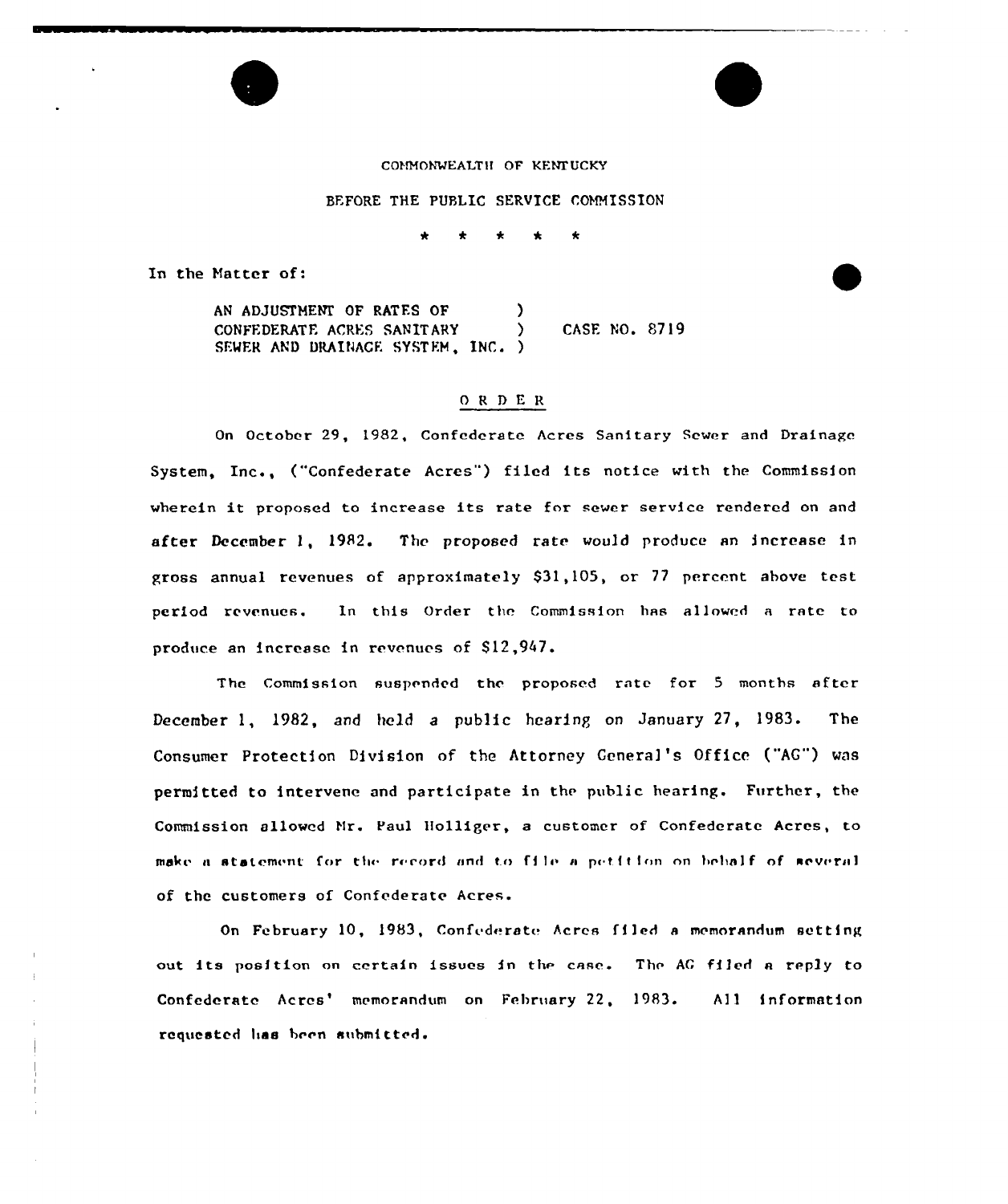



Confederate Acres proposed and the Commission has accepted the 12-month period ending July 31, 1982, as the test period in this case.

### REVENUES AND EXPENSES

Confederate Acres proposed several pro forma adjustments to its actual test period operating revenues and expenses. The Commission finds these adjustments reasonable and has accepted them for rate-making purposes with the following exceptions:

#### Management Fee

Confederate Acres' test period expenses included \$4,000 compensation for management services. All routine maintenance operations are performed by Loyie Allen Developers and Builders, Inc., ("Allen Developers") and all billing and collection is performed by the Louisville Mater Company. Thus, the functions performed by Confederate Acres' management are limited to part-time administrative duties.

In its Order entered June 6, 1979, in Confederate Acres' last rate case, the Commission allowed a management fee of  $\text{\$1,800.}^{\text{1}}$  Confederat Acres has not presented any proof in this case that management's duties have changed since the last case. Therefore, based on its experience with other similarly-operated sewer utiIities, and with no further proof submitted by Confederate Acres regarding any change in management's duties, the Commission is of the opinion that  $$4,000$  for management services is excessive and should be reduced to a more reasonable level of  $\S2,400$ , which reflects the approximate change in inflation since June 1979 as measured by the Consumer Price Index ("CPI"). $^2$ 

 $-2 -$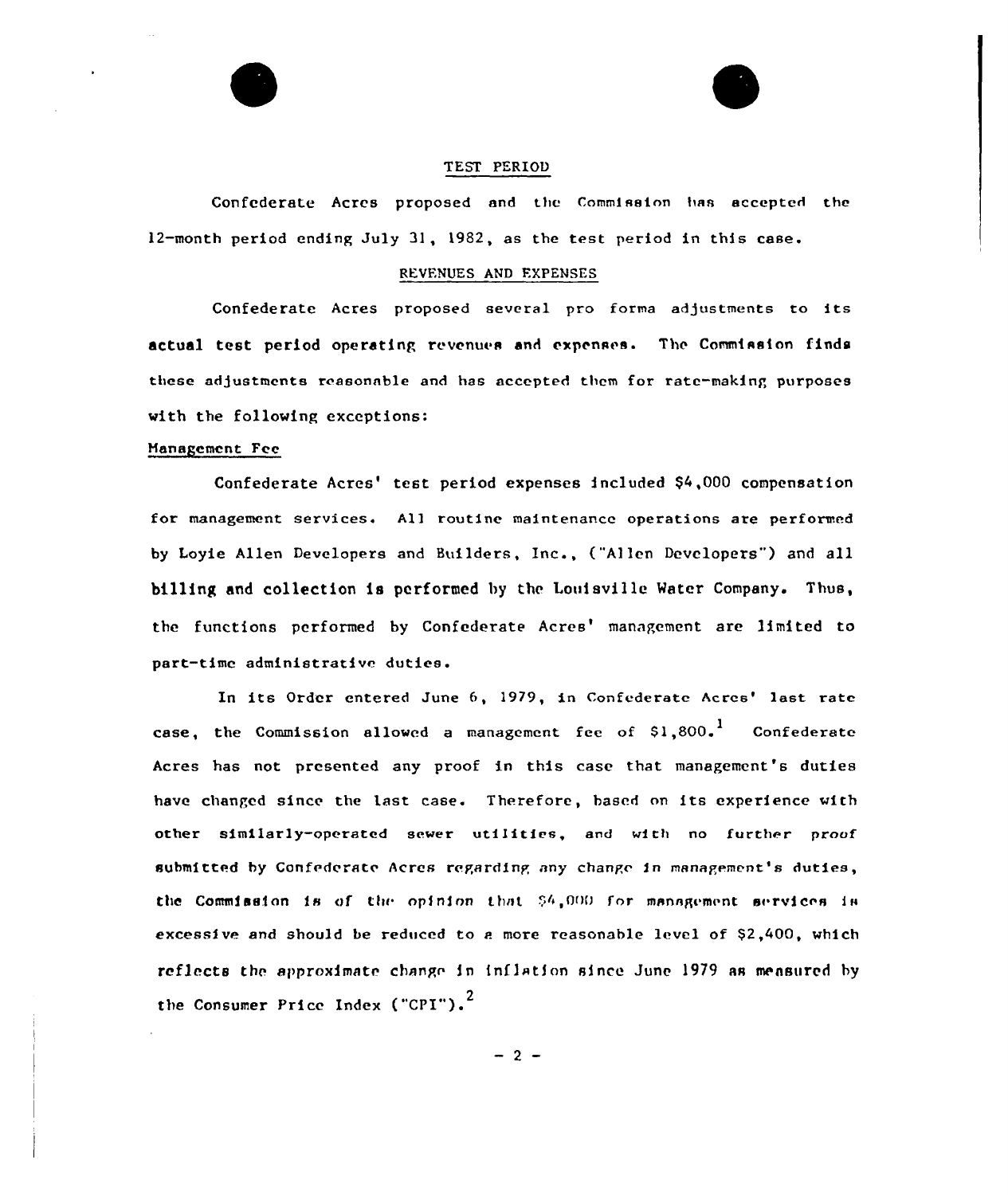## Routine Maintenance Service Fee

The Commission has reduced the pro forms routine maintenance service fee of \$9,600 per year to the actual test period expense of \$8,100. The \$1,500 adjustment proposed by Confederate Acres was based on a bid of \$800 per month submitted by Andriot Davidson Service Company to perform this service. Mr. Loyie Allen, president and owner of Confederate Acres, testified that he had not accepted the bid from Andriot Davidson, $^3$  and thu the proposed adjustment is not known and measurable at this time.

## Repairs

An analysis of individual invoices of test period repair expenses of \$ 5,722 showed that during the test period Confederate Acres made ma)or improvements which extended the life of its sewer plant. Confederate Acres replaced a  $7-1/2$  HP submersible pump for  $$1,395$ , replaced a comminuter for  $$880$ , and replaced a roots rotary lobe blower for  $$1,117.^4$  The Commission considers these replacements to be capital items and has therefore reduced repair expenses accordingly.

## Depreciation Expense

The Commission has increased test period depreciation expense by  $$1,131<sup>5</sup>$  to allow depreciation on the capital items excluded from repair expenses described above. This adjustment reflects an expected useful life of <sup>3</sup> yc are.

Further, in its analysis of Confederate Acres' depreciation schedule for the test period, the Commission found that Confederate Acres had used the straight line remaining-life depreciation method to compute its depreciation expense for both book and tax purposes.<sup>6</sup> Remaining-life is an

 $-3 -$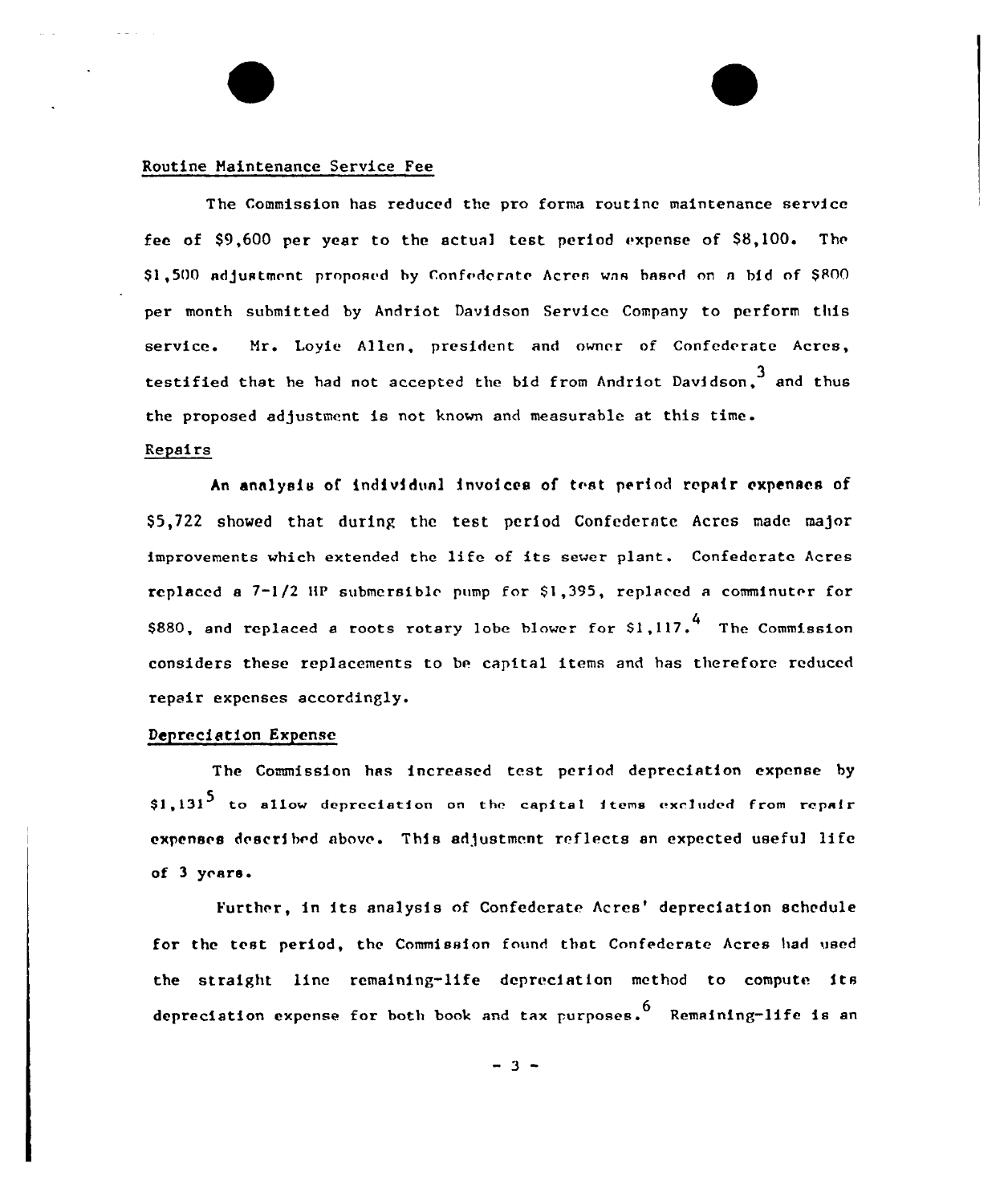accelerated method of depreciation recovery which rrsults in greater amounts of depreciation being charged in ihe earlier years of an asset's useful life with <sup>a</sup> corollary reduction in income tax liabilities. From an analysis of Confederate Acres' past records, it appears that remaining-life has been consistently used for both book and tax purposes and that income tax expense has been recorded as the actual liability which has effectively flowed through the benefits of tax depreciation charges to the ratepayers.

Under the Uniform System of Accounts for Sewer Utilities adopted by this Commission, depreciation should be recorded on the straight line whole-life basis for book purposes. Since depreciation and tax expense in the past have been calculated on the same basis, the ratepayers have not been affected and the Commission will not require retroactive adjustments to Confederate Acres' books of account. However, the Commission has in this Order increased Confederate Acres' depreciation expense by \$3,593<sup>7</sup> to reflect the proper amount to bc recorded under the whole-life method and in a further adjustment has correspondingly reduced taxable income by this amount. Confederate Acres should, in future financial reports for book purposes, adopt the straight line whole-life method of depreciation.

# Excess Plant Capacity Adjustment

The Commission has made an adjustment to reduce Confederate Acres' expenses by  $$2,601<sup>8</sup>$  related to excess capacity in the sewer system. Testimony was introduced in the record by Hr. Allen that described additions made to the sewer plant for the expansion of the original treatment plant and collection lines during the period from October 1972 through October 1977 which totaled  $$61,930.^{\rm 9}$  These additions were made

 $= 4 -$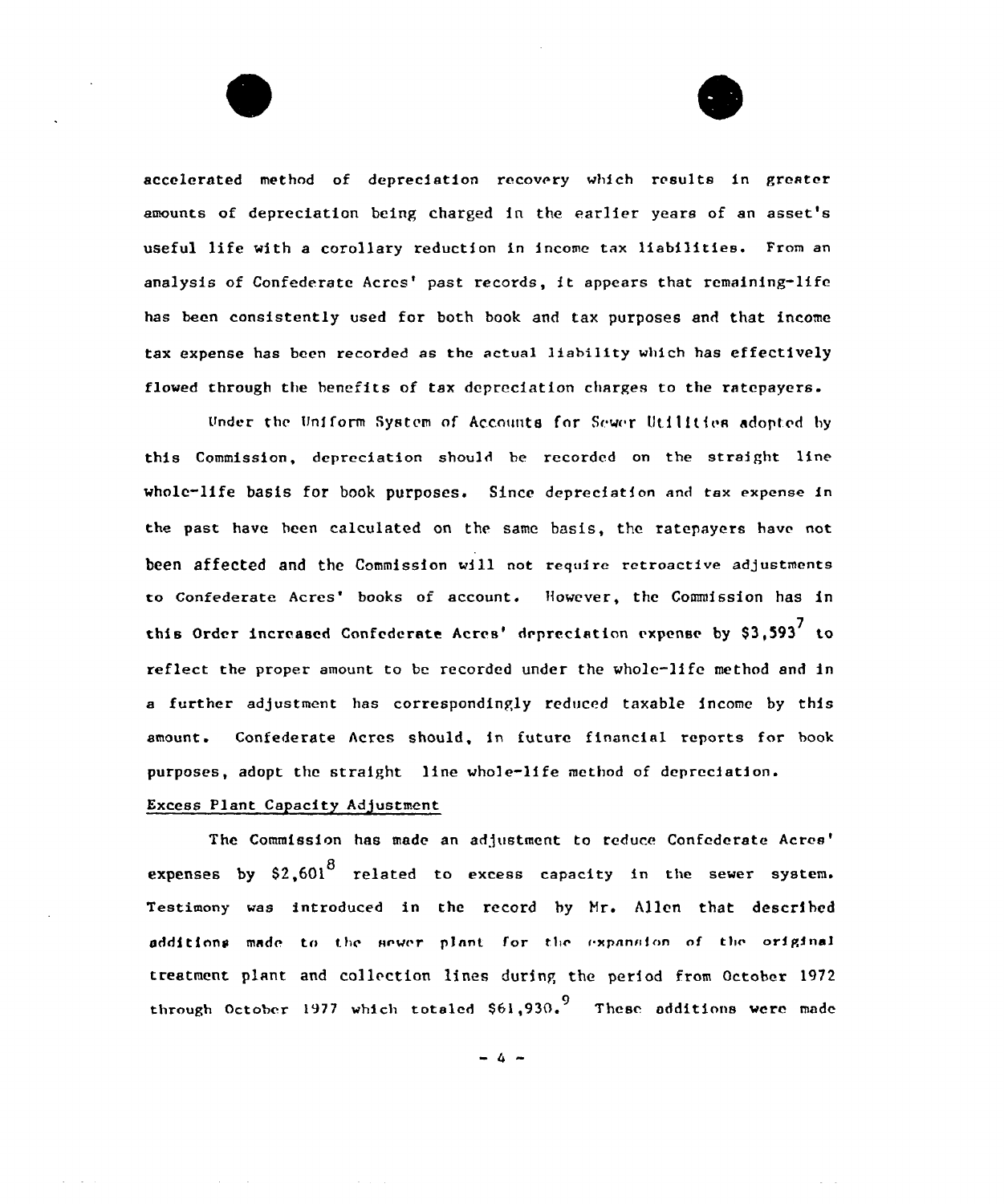



with the expectation of serving additional customers from the sale of lots owned by Allen Devrlopers, which has not occurred. The cost of these additions is further documented by the depreciation schedule.

The Commission finds that it is unfair to require the present users of the system to pay the total cost of this excess capacity. However, the Commission also recognizes that it may be some time before the financial burden to the owners is alleviated and, in the meantime, the plant must be operated in a satisfactory manner. Therefore, the Commission has decided in fairness to all parties concerned that the costs associated with the excess capacity should be shared equally by the owners and the ratepayers. Judgment Expenses

Confederate Acres proposed to include \$11,258 in its test period operating expenses for the costs associated with a judgment of 818,036 against it plus all related expenses of the lawsuit including accrued interest and legal fres of 5] 5,739 amortized over a 3-year period. The lawsuit was filed in Jefferson Circuit Court by several customers of Confederate Acres against the Metropolitan Sewer District, Hall Construction Company and Confederate Acres and involved property damages resulting from the back-up of water in the houses of the people who filed suit. The jury found Confederate Acres negligent and thus liable for a portion of the total damages awarded of approximately \$130,000.

In the hearing held January 27, 1983, in this case, Confederate Acres was advised of the Commission's policy regarding the disallowance of judgments and related expenses for rate-making purposes. In both Mountain Utilities, Inc., ("Mountain") Case No. 8425, and Union Light, Heat and

 $-5 -$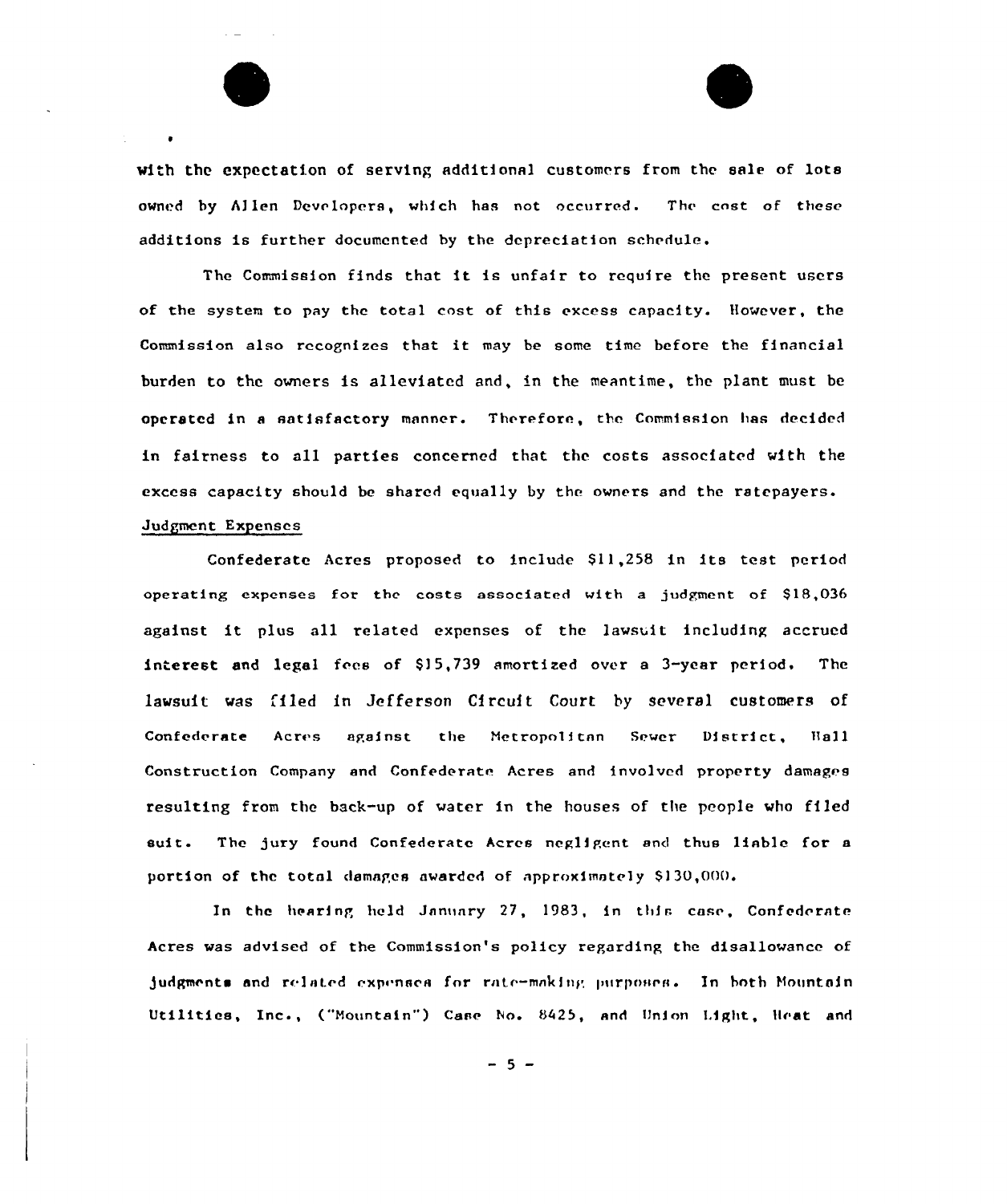

<u>balan</u> ang mga matatagpang mga ma

Power Company, Case No. 8373, the Commission held that extraordinary expenses due to negligence on tbe part of the utility should be the stockholders' responsibility and not that of the ratepayers.

and the contract of the second contract

Confederate Acres vas unfamiliar with the Commission's policy at thc time of the hearing and was thus permitted to file a memorandum regarding its opinion on this issue. The AG moreover filed a reply memorandum.

Confederate Acres in its memorandum advanced several arguments which should be addressed herein. First, Confederate Acres states that the judgment in this case can be distinguished from the Mountain case in that the damages in the present case, which followed an unusually heavy downpour of rain, vere caused by an Act of God and can be dfstingufshed from <sup>a</sup> gas explosion. The Commission is not in a position to disagree with the jury in the Confederate Acres lavsuit which found Confederate Acres to be negligent. Thus, fn the Commission's opinion there exists no difference in the circumstances.

Second, Confederate Acres states that in theory accidents will happen, are to be expected and should be treated as an expense of doing business. Confederate Acres further states that the Commission allows other utilities either liability insurance or other expenses for injuries and damages. It is Confederate Acres' claim that since the Commission allows liability insurance expenses, it should allow amortization of an actual liability incurred when no insurance premiums have been included in rates. Moreover, Confederate Acres' asserts that,

"Chances are, such an expense has been included in every major case which has been ruled upon by the Commission<br>...since provision for such an expense is provided for in the Uniform System of Accounts for the various types of utility companies. Any difference in the manner of treatment merely because of the size of  $_0$  the utility would obviously be<br>unlawful discrimination."

 $-6 -$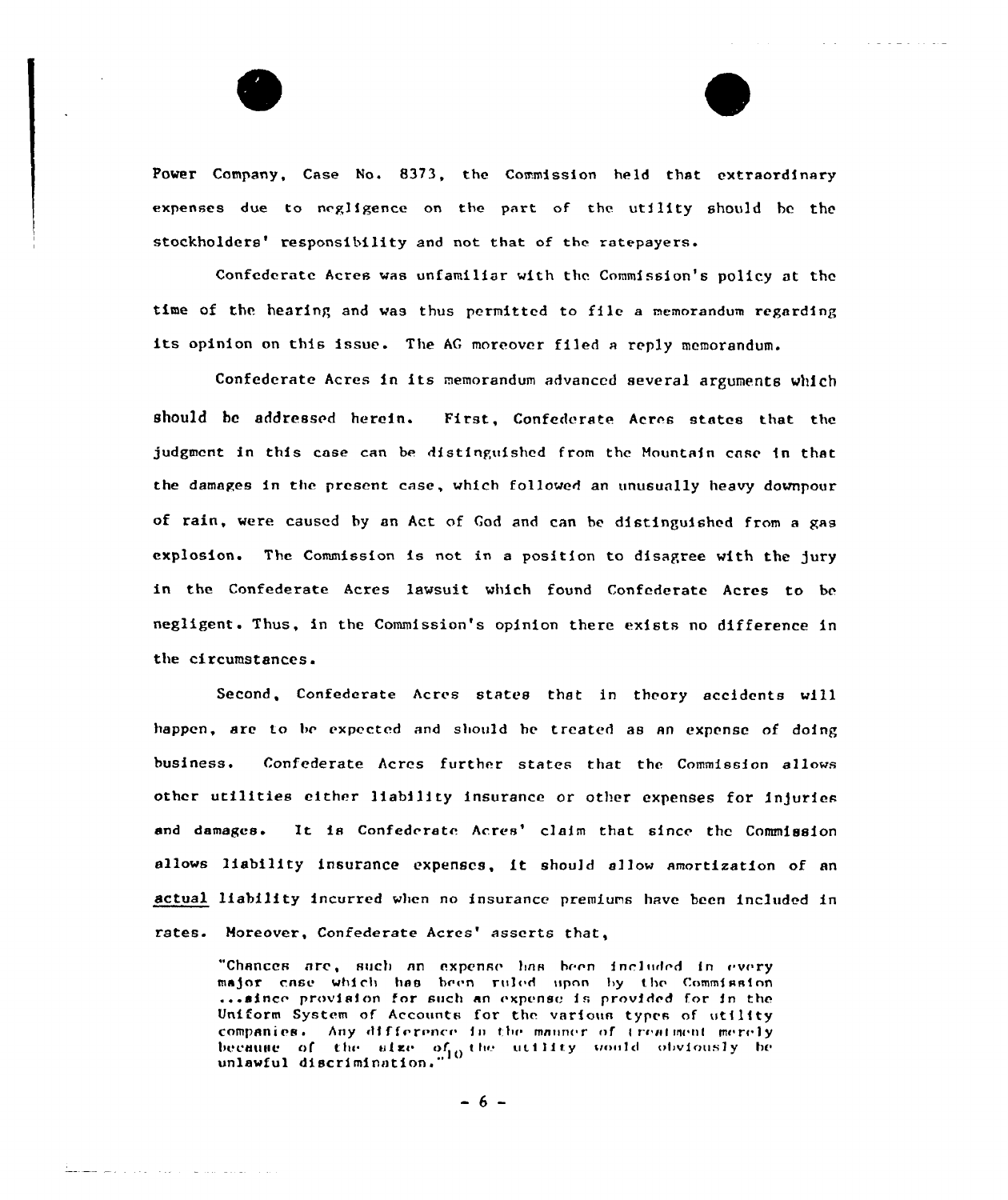



The Commission would have included the cost of insurance premiums in the rates had Confederate Acres been expending reasonable amounts for said insurance. However, Confederate Acres did not have liability insurance coverage and has not provided proof of the annual cost of a reasonable level of liability insurance. Further, under proper management, Confederate Acres could have provided self-insurance for this liability by setting aside a reasonable reserve for injuries and damages in Account 262, as provided in the Uniform System of Accounts for Sewer Utilities. The Commission would have also accepted reasonable self-insurance charges in past cases for rate-making purposes. However, no such provision was made nor was a reasonable level ever determined. It is, therefore, the Commission's position that the stockholders and management of Confederate Acres ignored potential risksof accident and should not he compensated for their lack of foresight at the ratepayers' expense. In its next rate case filing, Confederate Acres may apply for rates to cover either liability insurance premiums or reasonable self-insurance charges.

The Commission carefully reviews the expenses of major utilities in their rate case filings. There is no difference in the Commission's policy with regard to large and to small utilities. If, as Confederate Acres alleges, judgment damages have been included in the rate-making expenses of a major utility, this resulted from oversight and not discrimination.

Confederate Acres argues that without recovery of the judgment expenses, it cannot meet its customers' needs because of its financial plight. This is not a valid argument for requiring the ratepayers to absorb these unreasonable costs caused by both poor planning and

- 7 –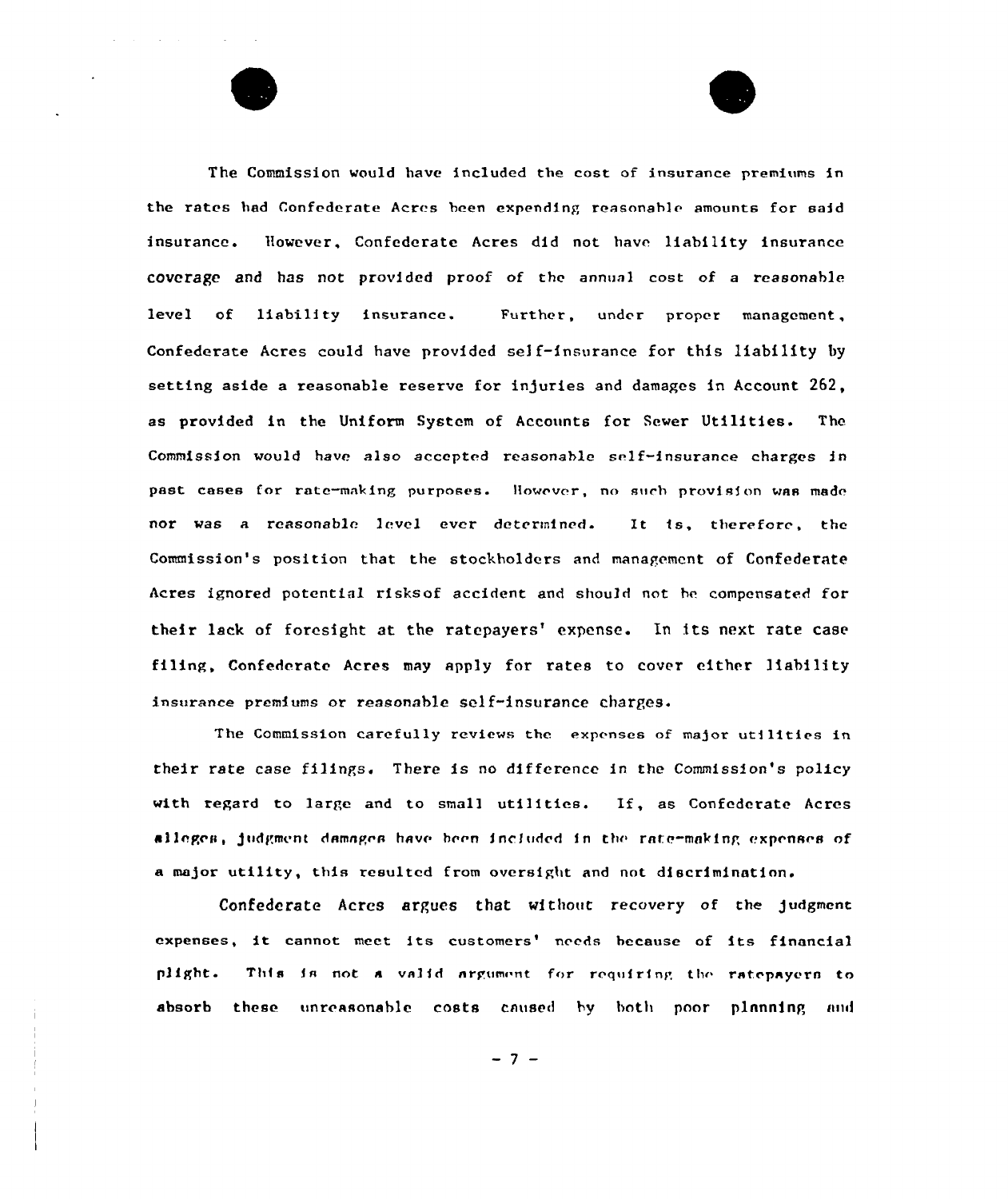negligence. The Commission is obligated to consider the fairness to all parties concerned and finds it inappropriate to impose these extremely high charges on the customers, many of whom were parties in the lawsuit, simply to bail out the present owners. If the quality of service declines, the Commission may be required to take other legal remedies to ensure adequate service to the customers.

### Agency Collection Fee

Confederate Acres projected expenses of  $$1,538$  related to the collection of its himonthly sewer bill by the Louisville Water Company. The Commission has made an adjustment of  $$670<sup>11</sup>$  to increase this expense to reflect the apportionment of the joint service cost of the collection agency for each bimonthly bill nf the customer which includes the charge for both water and sewer service.

Therefore, Confederate Acres' adjusted operations at the end of the test period are as follows:

|                    | Per Books | Commission<br>Adjustments | Commission<br>Adjusted |
|--------------------|-----------|---------------------------|------------------------|
| Operating Revenues | \$40,319  | -0−                       | \$40,319               |
| Operating Expenses | 37,193    | 1,388                     | 38,581                 |
| Operating Income   | \$3.126   | $\sqrt{5(1,388)}$         | \$1.738                |
| Interest Expense   | \$6,544   | 1.297                     | 7.841                  |
| Net Income (Loss)  | 3.418)    | 2.685)                    | 6.103)                 |

### REVENUE REQUIREMENTS

The Commission is of the opinion that Confederate Acres' adjusted operating loss is unfair, unjust and unreasonable. The Commission is further of the opinion that an operating ratio of 88 percent is fair, just and reasonable in that it will allow Confederate Acrea to meet its

 $-8-$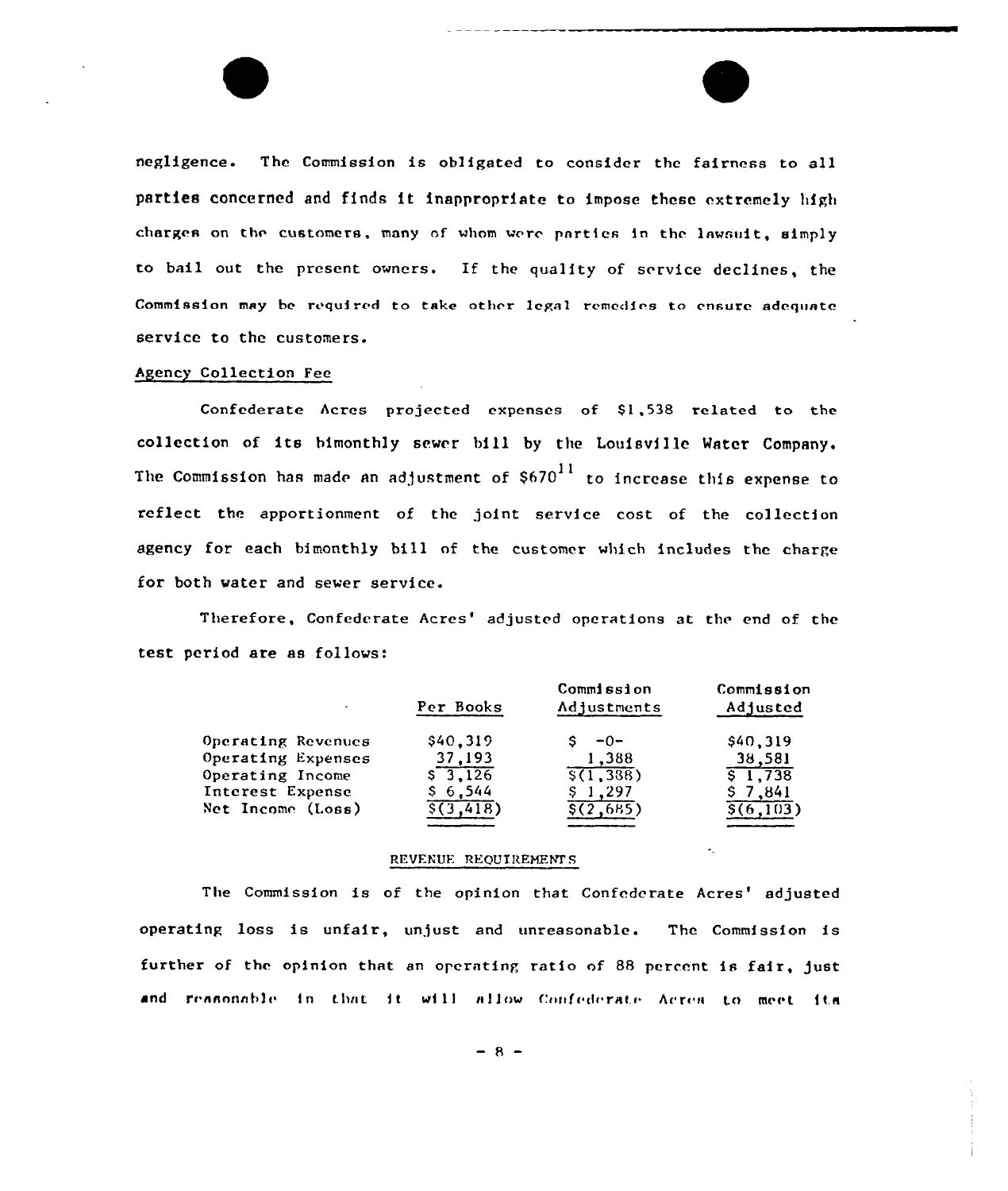operating expenses, service its debt and provide <sup>a</sup> reasonable return to its stockholders. Therefore, the Commission finds that Confederate Acres should be permitted to increase its rates to produce an increase in annual revenue of  $$12,947$ ,  $^{12}$  which includes income taxes of  $$1,393$ .

## OTHER ISSUES

# Future Repairs

Confederate Acres wishes to make certain major repairs to its sewer system in the near future. Confederate Acres provided <sup>a</sup> list of the needed equipment totaling approximately \$10,670. While the Commission recognizes that these expenditures may be necessary in the operation of the sewer system, Confederate Acres has not obtained the appropriate financing. Therefore, the Commission cannot provide revenue in this Order for financing the proposed expenditures. Further, the Commission advises Confederate Acres to make application for approval of such financing when the arrangements are complete.

### Repair Parts Inventory

A review by the Commission of invoices issued by Allen Developers for repair work performed for Confederate Acres shows that <sup>a</sup> mileage allowance of approximately \$25 is charged for each trip made to purchase repair parts for the sewer system. The Commission recommends that Confederate Acres maintain a reasonable supply of needed repair parts to reduce this cost, which could become excessive.

### SUMMARY

The Commission, after consideration of the evidence of record and being advised, is of the opinion and finds that:

 $-9-$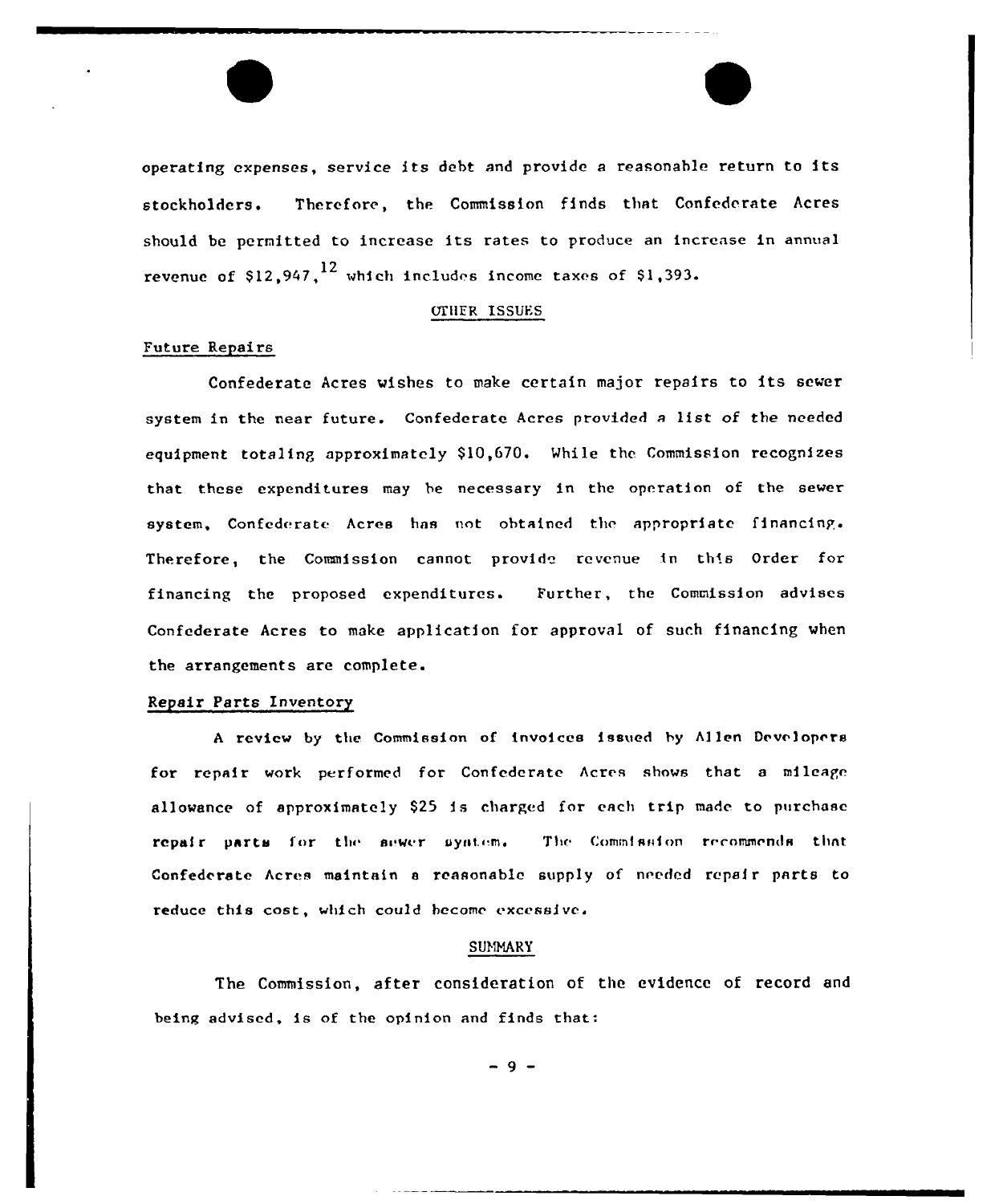l. The rate proposed by Confederate Acres would produce revenues in excess of the revenues found reasonable herein and should be denied upon application of KRS 278.030.

2. The rate in Appendix A is the fair, just and reasonable rate to charge for sewer service rendered to Confederate Acres' 316 customers and should produce annual revenues of approximately \$53,266.

3. Confederate Acres has on file with this Commission <sup>a</sup> valid third party beneficiary agreement which was submitted in Case No. 7374.

IT IS THEREFORE ORDERED that the rate in Appendix  $A$  be and it hereby is fixed as the fair, just and reasonable rate of Confederate Acres to become effective for sewer service rendered on and after Nay 1, 1983.

IT IS FURTHER ORDERED that the rate proposed by Confederate Acres he and it hereby is denied.

IT IS FURTHER ORDERED that, within 30 days of the date of this Order, Confederate Acres shal] file with this Commission its tariff sheets setting forth the rate approved herein and <sup>a</sup> copy of its rules and regulations for providing sewer service.

Done at Frankfort, Kentucky, this 2nd day of Nay, 1983.

PUBLIC\_SERVICE COMMISSION Kathecicle K Commi<sub>8</sub>

ATTEST:

Secretary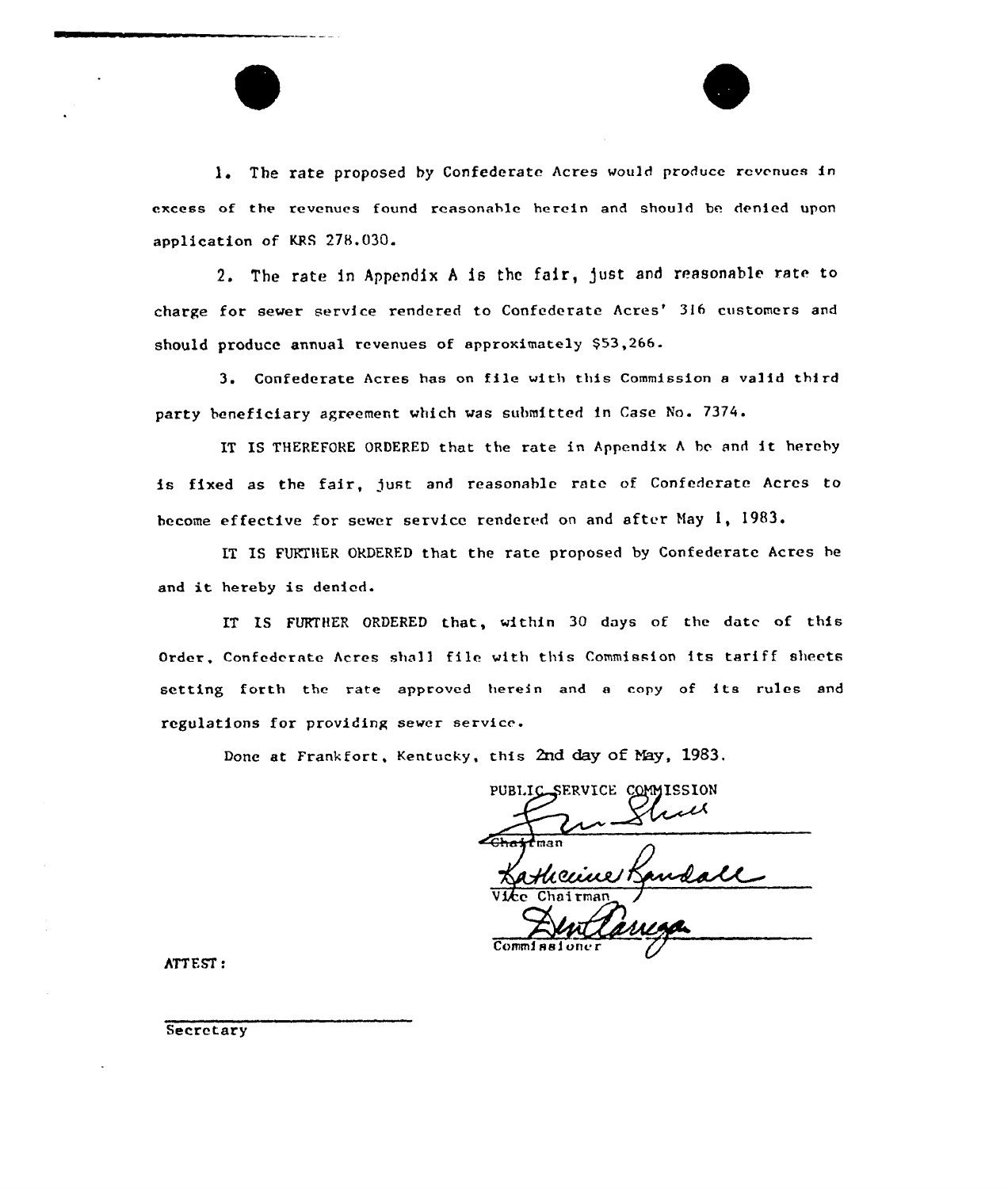## Footnotes

1Order entered June 6, 1979, Case No. 7374, Appendix C.

 $^{2}$ CPI-W, June 1979: 216.9 CPI-W, February 1983: 292.3  $x$  Change  $-34x$ 

 $3$ Transcript of Evidence ("T.E."), January 27, 1983, pages 57 and 58.

4 Invoices included in response to PSC Order dated December 8, 1982:

| Invoice  | Invoice |                      |                  |        |
|----------|---------|----------------------|------------------|--------|
| Date     | Number  | Vendor               | Item             | Cost   |
| 10/14/81 | 12813   | Allen Developers     | Submersible Pump | 770.00 |
| 10/12/81 | 02752   | Louisville Pump Co.  | Submersible Pump | 624.75 |
| 7/12/82  | 12804   | Allen Developers     | Comminuter       | 498.50 |
| 7/12/82  | 8410    | Custom Welding, Inc. | Comminuter       | 381.50 |
| 7/29/82  | 12804   | Allen Developers     | Rotary Blower    | 525.00 |
| 7/29/82  | 00546   | Custom Welding, Inc. | Rotary Blower    | 592.00 |

 $5$ \$3,392  $\pm$  3 years = \$1,131.

6 Response to the Commission's Order filed January 3, 1983.

 $^{7}$ Calculated using Confederate Acres' useful lives on a whole-life basis from the depreciation schedule. Response to the Commission's Order filed January 3, 1983.

8Calculation:

|                | Book Amount | Excess Capacity** | Adjustment |
|----------------|-------------|-------------------|------------|
| Depreciation   | $$6.411*$   | $38.6% \div 2$    | \$1,237    |
| Property Taxes | 521         | $38.6% \div 2$    | 101        |
| Interest       | 6.544       | $38.67 \div 2$    | 1,263      |
| Total          |             |                   | .601       |
|                |             |                   |            |

\*PSC adjusted book amount based on the whole-life method of depreciation.  $***561,930$  (Additions) : \$160,280 (Total Plant) = 38.6%.

<sup>9</sup>T.E., January 27, 1983, pages <sup>100</sup> through 105.

10Confederate Acres Memorandum, filed February 10, 1983, pages 3 and 4.

 $^{11}$ \$1.72 X 67.71% X 316 X 6 = \$2,208 - \$1,538 = \$670.

 $12$  \$39,974  $\div$  88% = \$45,425 + \$7,841 - \$40,319 = \$12,947.